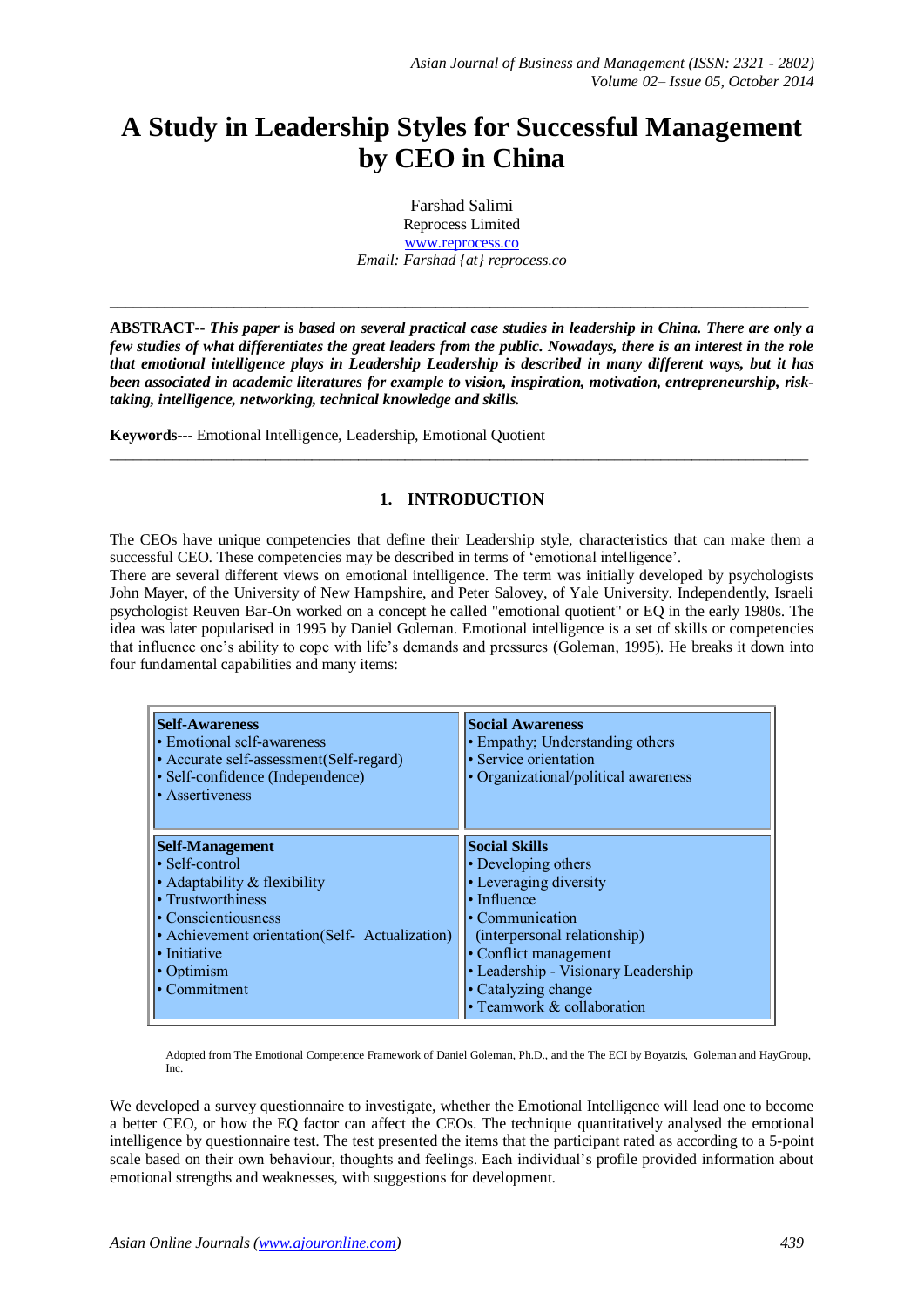The CEOs participated in this study to test their emotional intelligence. Since the test was administered by researcher only, there was a limitation in time for the data collection and analysis. In addition to the test, the corporate leaders provided information over the state of their firms cautiously because of risk of spill over of information to third parties, referring to competitors, clients and etc.

# **2. RESEARCH METHODOLOGY**

The sample for research study included 5 CEOs, 4 males and 1 female. Their average age was 44 with 50% of them 45 years old or younger. Sixty percent of them have been running their companies for 15 years or less, and 40% of them have run their companies for 6 years or less. Two of the companies were reported to have sales gross less than \$10 million in the previous year and three earned less than \$5 million. Two companies had less than 25 employees and three had more than 75 employees. Sixty percent of these CEOs founded their own companies.

|  | Table 1: Samples |  |
|--|------------------|--|
|--|------------------|--|

| Name of company                                                                     | Name of CEO<br>(leader) | Gender of CEO | <b>Employees Managed</b> |  |
|-------------------------------------------------------------------------------------|-------------------------|---------------|--------------------------|--|
| <b>Bank of China, Macao Branch</b>                                                  | Zhang Hongyi            | Male          | 1250                     |  |
| Industrial and Commercial Bank of<br>China, Zhuhai Branch (Guangdong)<br>province)  | Zhu Xiaotian            | Male          | 190                      |  |
| China National Electronics Import &<br>Export corporation, Zhuhai Company           | Yan Cengxu              | Male          | 36                       |  |
| Pace publishing Limited Company                                                     | Chang wujei             | Male          | 20                       |  |
| <b>Guangdong Light Industrial Product</b><br><b>Import &amp; Export Corporation</b> | Wu zhuzi                | Female        | 23                       |  |

The study also looked at annual financial reports and 60 percent of these companies reported a profit in previous year. The average previous year profit margin was 11%. When asked about growth, 80% of the companies reported continuous growth; 10% were flat and 10% were in decline.

### *2.1 Emotional Intelligence Rating*

This paper addressed the participants' Emotional Quotient (EQ) in comparison to an average person. They scored significantly higher EQ than standard average. The average score, similar to average EQ score, is 100. The CEOs scored an average of 104 as in comparison to low EQ of 95 and high EQ of 115 in Figure 1.



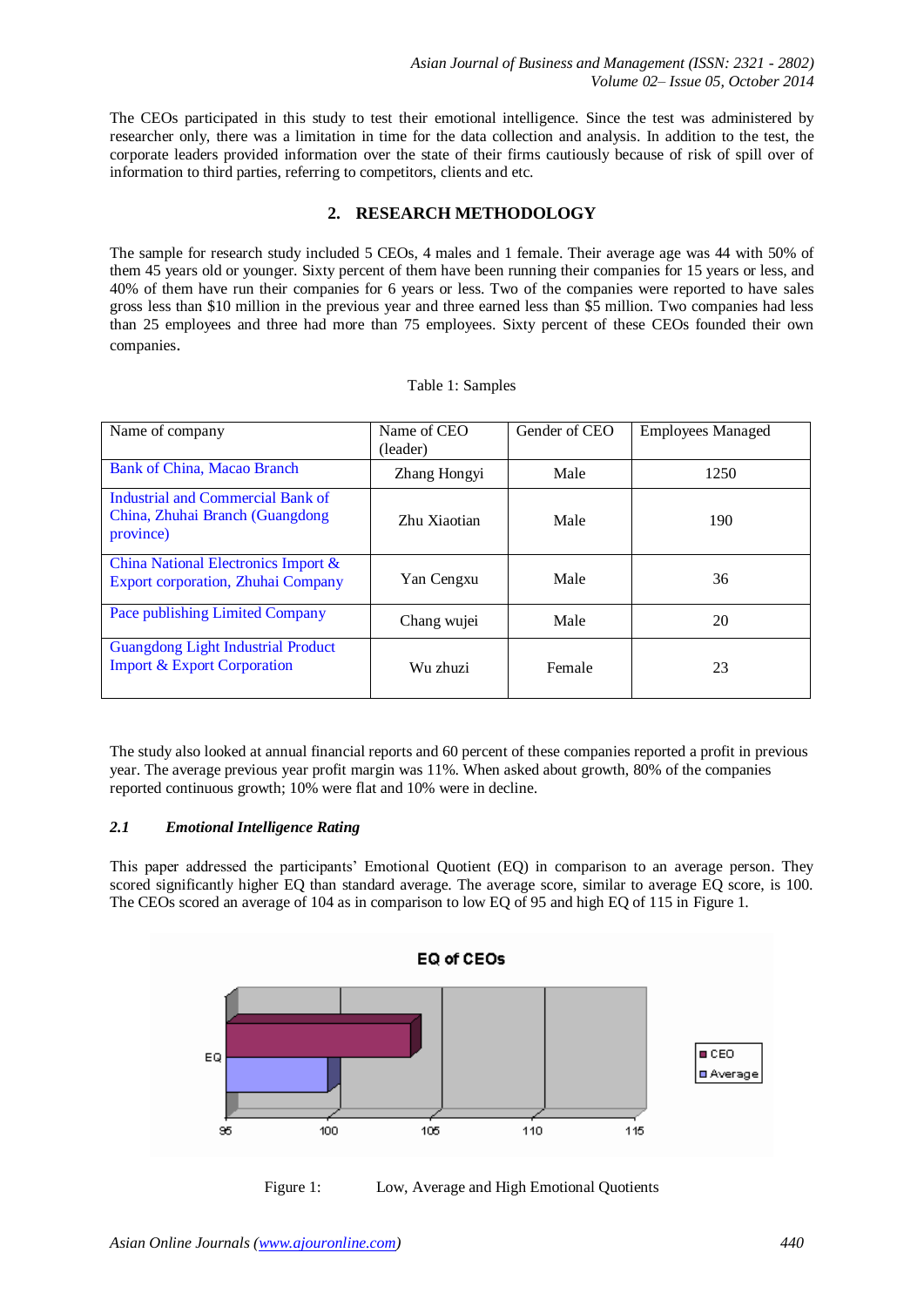$1<sup>st</sup>$  Factor: Independence:

An interesting finding was the EQ profile of these Chinese Entrepreneurs. Their highest score was in Independence. On the other hand, this might not be an entirely new finding of these high growth business leaders. After all, how could one run an organization without independence in mind, thought, and own set of parameters or values? Independence on the EQ-i does not mean that one just does her or his own things; it implies that the CEO takes into account other points of view and then acts.

The new leader of Bank of China, Macau Branch, was taken onboard by the Bank chairman from American Express Corporation as the first foreign manager of the state-own enterprise. Staff were generally isolated from him, because of differences in language and culture. He implemented step-by-step organizational reforms through business processes independently and he was not influenced by tradition or gossips.

#### $2<sup>nd</sup> Factor$ Assertiveness:

The other factor that is not surprising is their high score in Assertiveness (potentially linked with Self-Confidence). The leader, CEO, can express their thoughts, feelings and beliefs. The key, of course, is to do it in a non-aggressive and spontaneous way. Assertiveness rests somewhere between passive and aggressive. Robustness is probably a good example for this component of emotional intelligence.

One hallmark of assertiveness is the ability to completely disagree with someone, yet still remain friendly. Of course, you wouldn't expect CEOs to be as shy as shrinking violets, but the aggressive "bullying boss" is definitely out of style. Today's leaders who rely on bullying tactics all too soon they discover that they will have no one left to lead.

In the case of the Bank of China, the new General Manager had to take the responsibility to improve the performances of business. But some employees didn't exactly follow his mission. They were used to doing the job slowly and inefficiently. They had relatives within the senior management, and they were willing to make him to failure. He didn't shout at them, on the contrary, he did their job by himself. He told them that no mater what they had done, he will succeed at last. Figure 2 is comparison chart of components of emotional quotients for CEOs versus that of average Contenders.





Figure 2: Highest Scores of CEOs in EQ Factors against those of Average Contenders

#### $3<sup>rd</sup>$  Factor: Optimism:

The third most important factor for success as a CEO is Optimism. This is not just "the glass is half full" kind of optimism, but optimism as a strategy, a way of dealing with difficulties. Leaders need to be resilient and have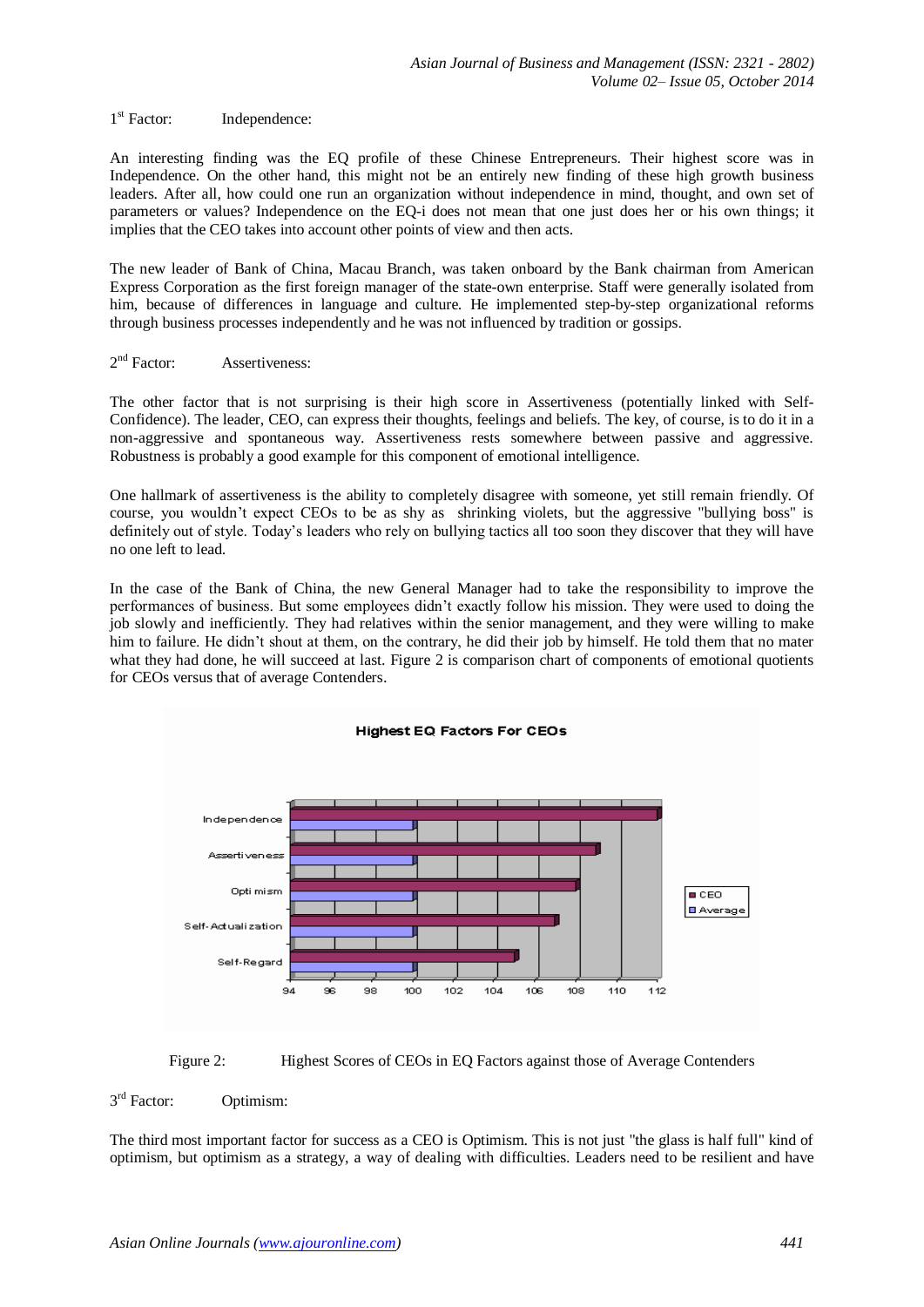sound optimism skills to see ahead of the ball even when the next crisis is just ahead. Rather than focusing all energy on the deal just lost, the optimist thinks about what to do differently the next time around. The new General Manager had this competency, when the first 2 months the performance (especially in debt ratio) dived into the lowest of bank history, many employees doubted on GM's future. But he just smiled saying, "that is the darkness before the dawn."

#### $4<sup>th</sup> Factor$ : Self-Actualization (Achievement Orientation)

Basically, there are two components to Self-Actualization (Achievement Orientation) as a skill. The first involves having a passion for what you do. A CEO, for instance, would rather run a company than do anything else. If self-actualized, you love your work and eagerly look forward to starting each day. The second aspect of self-actualization involves being well-rounded with a circle of hobbies, activities of interests and social networks. People high in Self-Actualization have a wide variety of interests, hobbies, and social activities. They ensure that they spend enough quantity and quality time in these pursuits.

#### $5<sup>th</sup> Factor$ Self-Regard (Accurate Self-Assessment)

The final emotional skill that differentiated CEOs from the general population was Self-Regard (Accurate selfassessment). CEOs have a high degree of Self Regard – a strong sense of self. They are aware of their strengths and weaknesses and are confident in their abilities.



Figure 3: Lowest Scores of CEOs in EQ Factors against those of the Average Contenders

There is also what might be considered a negative side to these CEOs. They actually have significantly lower than average scores in two areas of emotional intelligence: Interpersonal Relationships and Impulse Control. Contrary to popular belief, the CEOs are not all great at "networking," initiating, and building relationships. They are not among the most "people-oriented" groups that we tested in this study. This is a potential area for development.

The only female CEO in research stated that; "I always smile to my staff, but I always found it hard to make them smile to me."

The ability to control impulses can help keep anyone out of trouble. Unfortunately, these CEOs, were lower than average in Impulse Control. This is probably linked to higher stress at work. Low impulse control can lead to poor interpersonal relationships, high anger, and numerous other difficulties. It can lead to poor judgment and decision-making causing organizational errors, mismanagement and in some cases to chaos and bankruptcy.

### *2.2 Emotional Intelligence Scoring Key and Methodology*

Each statement has a score, which is marked as follows;

If the statement **never** applies to the candidate, score is 1 point

If the statement **seldom** applies to the candidate, score is 2 points

If the statement **sometimes** applies to the candidate, score is 3 points

If the statement **usually** applies to the candidate, score is 4 points If the statement **always** applies to the candidate, score is 5 points

*Asian Online Journals (www.ajouronline.com) 442*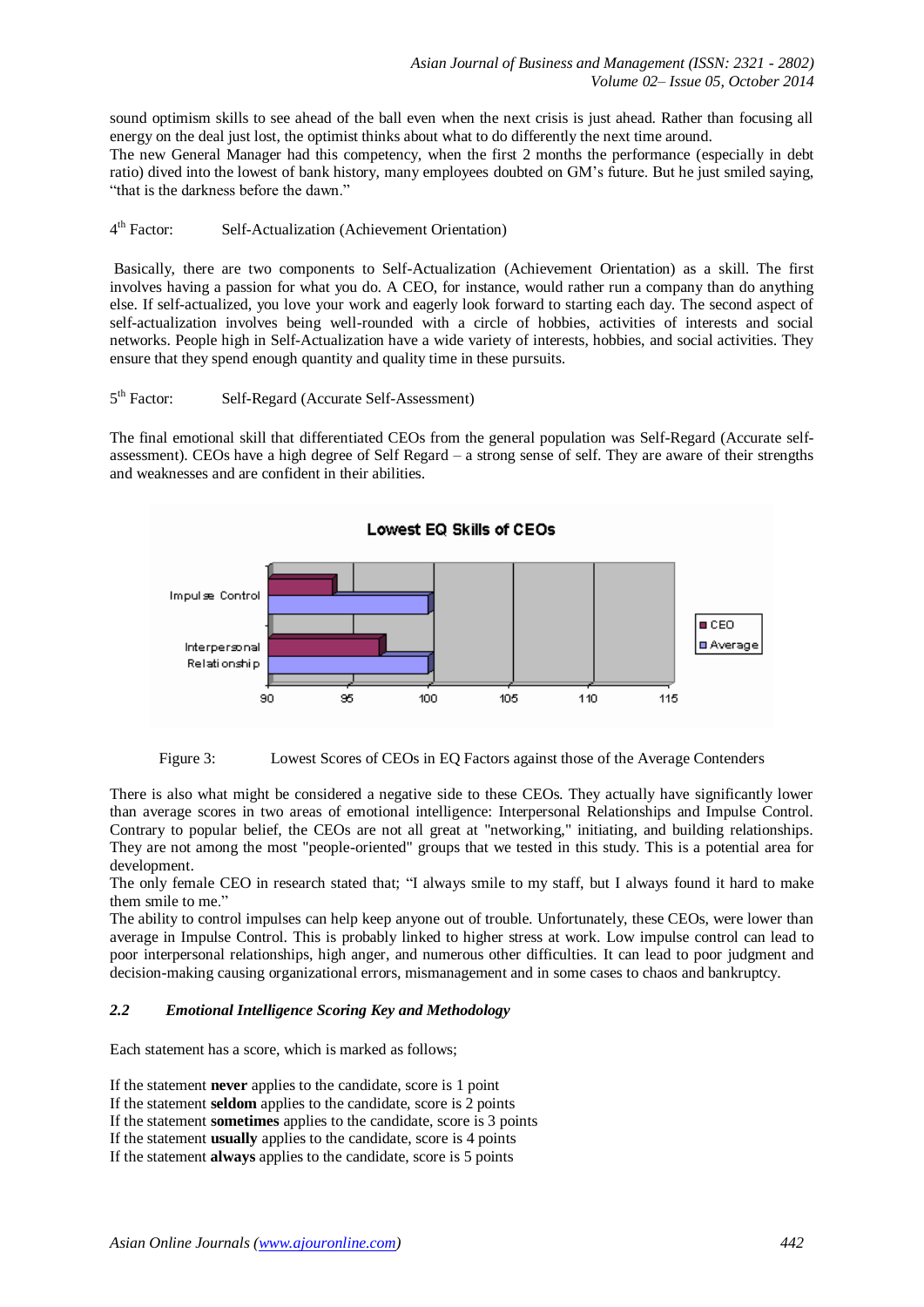There are tables of the Emotional Intelligence elements as for example below for Self Awareness in below table. Then the candidate scores by each question number. After adding up each column, we get a total for the Emotional Intelligence element, which in case of Self Awareness below is 15. The average score is 14. Dividing 15 by 14 gives 107 % for Self Awareness.

We take the average of the scores of mass employees as standard of 100%, then compare to the CEOs as for example in table 2.

| <b>Self Awareness</b>                    |                       |                        |                           |                        |                        |  |  |  |
|------------------------------------------|-----------------------|------------------------|---------------------------|------------------------|------------------------|--|--|--|
| Question                                 | <b>Never</b><br>$= 1$ | <b>Seldom</b><br>$= 2$ | <b>Sometimes</b><br>$= 3$ | <b>Usually</b><br>$=4$ | <b>Always</b><br>$= 5$ |  |  |  |
| 3                                        |                       |                        |                           |                        |                        |  |  |  |
| 12                                       |                       |                        |                           |                        |                        |  |  |  |
| 13                                       |                       |                        |                           |                        |                        |  |  |  |
| 26                                       |                       |                        |                           |                        |                        |  |  |  |
| <b>Column</b><br><b>Scores</b>           |                       |                        |                           | 4                      | 10                     |  |  |  |
| <b>Total Score for this Element</b>      |                       |                        |                           |                        | 15                     |  |  |  |
| <b>Average Score for Staff</b>           |                       |                        |                           |                        | 14                     |  |  |  |
| Percentage Score = Total Score / Average |                       |                        |                           |                        | 107                    |  |  |  |

Table 2: Example of a EQ element scoring factor

## **3. EQ RELATION TO BUSINESS CHALLANGES**

Finally, let's look at the relationship between the emotional intelligence of CEOs and their reported business challenges. There were a number of relationships between their emotional skills (or lack thereof) and their areas of greatest challenge.

Overall, CEOs with higher EQ scores reported being able to keep people and to manage the growth of their company better.

- Hiring the right people was easiest for CEOs who scored high on flexibility.
- Managing people was easiest for CEOs who were high in self-actualization, impulse control, reality testing, self-regard, happiness, and stress tolerance.
- Keeping good people was easiest for CEOs highest in interpersonal relationship, self-regard, flexibility, optimism, happiness, stress tolerance and self-actualization.
- Training people was easiest for CEOs who were high in assertiveness, reality testing, interpersonal relationships, self-regard, flexibility, optimism, happiness, and self- actualization.
- Managing Growth was easiest for CEOs who were high in flexibility, optimism, and problem solving.
- Dealing with changes in technology was easiest for CEOs who were high in flexibility, and stress tolerance.

Other business factors that are not closely tied to the EQ factor;

- Raising capital was unrelated to the measure of emotional intelligence.
- Marketing challenges were unrelated to the measure of emotional intelligence.
- Managing innovation was unrelated to the measure of emotional intelligence.

# **4. CONCLUSION**

If this research is any indication, the CEOs are high in emotional intelligence skills. And that's no surprise; they have to use their emotional intelligence to handle the complicated business environments and large organization of people, relations and networks. As leaders of companies, these CEOs help their firms to overcome the economic odds. These are the firms who are hiring when large corporations are laying people off. They are growing exponentially. They are high in emotional intelligence. Based on the result of this study, CEOs will need higher emotional intelligence skills to be successful leaders.